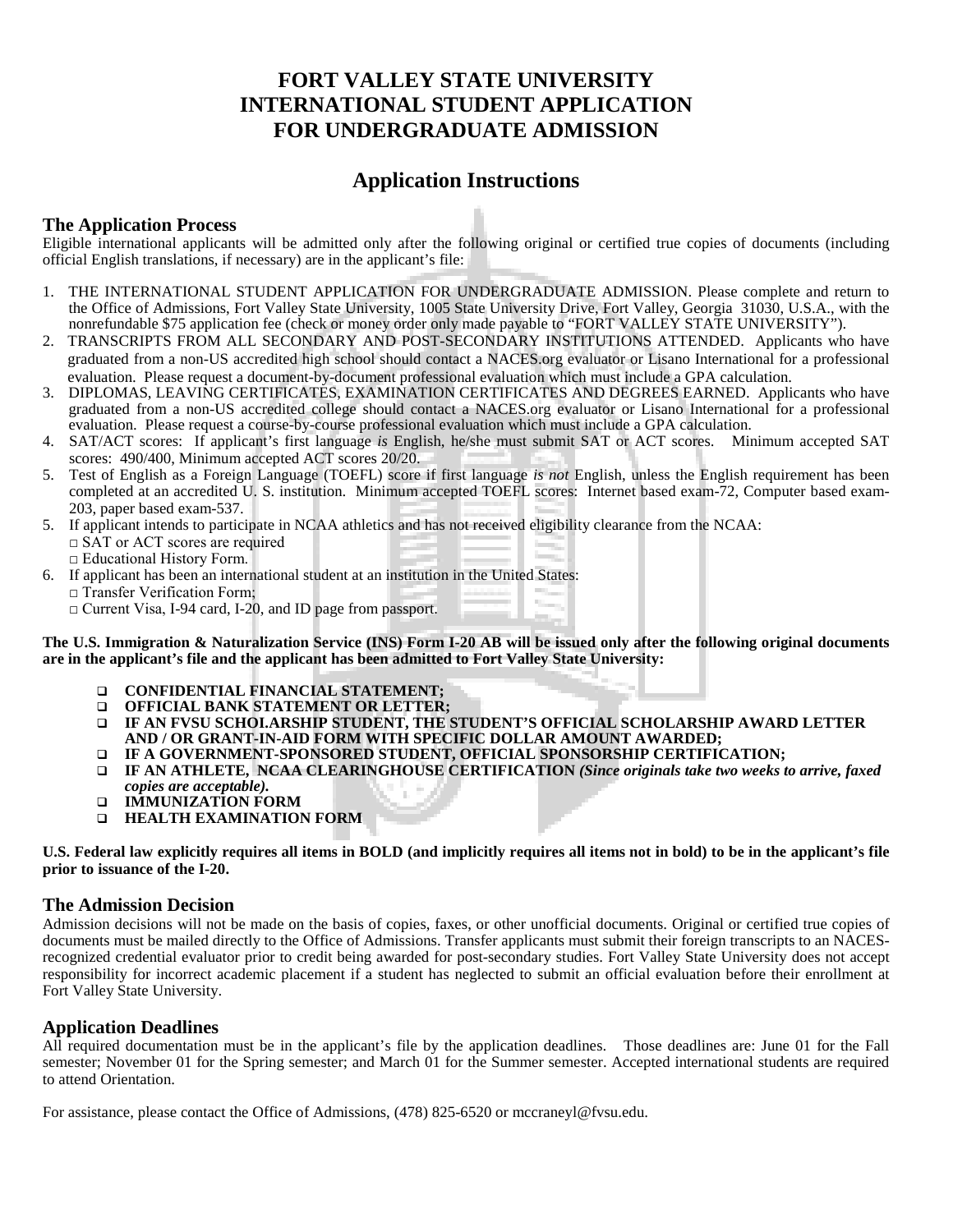# **FORT VALLEY STATE UNIVERSITY INTERNATIONAL STUDENT APPLICATION FOR UNDERGRADUATE ADMISSION**

#### PERSONAL and ACADEMIC INFORMATION

| Name:       |                                                        |                                                                                                   |                                                           |                  |
|-------------|--------------------------------------------------------|---------------------------------------------------------------------------------------------------|-----------------------------------------------------------|------------------|
|             | <b>Surname / Family name</b>                           | <b>First or Given name</b>                                                                        |                                                           | Middle name      |
|             | Mailing Address                                        |                                                                                                   |                                                           |                  |
|             |                                                        | Number & Street                                                                                   |                                                           |                  |
|             | City /Postal code / Country                            |                                                                                                   |                                                           | Telephone number |
|             | Permanent Home Address (if different than above):      |                                                                                                   |                                                           |                  |
|             |                                                        |                                                                                                   | <b>Number &amp; Street</b>                                |                  |
|             | City / Postal code / Country                           |                                                                                                   |                                                           | Telephone number |
|             |                                                        |                                                                                                   |                                                           |                  |
|             |                                                        | Please indicate the semester in which you plan to enter Fort Valley State University (check one): |                                                           |                  |
|             | $\Box$ Fall (begins in August)                         |                                                                                                   | <b>Spring (begins in January)</b> Summer (begins in June) |                  |
|             | <b>Deadline June 15</b>                                | <b>Deadline November 15</b>                                                                       | Deadline April 15                                         |                  |
|             |                                                        |                                                                                                   |                                                           |                  |
|             | STATUS (check one):                                    |                                                                                                   |                                                           |                  |
| O           | <b>Beginning Freshman</b>                              |                                                                                                   |                                                           |                  |
| п           | <b>Transfer</b>                                        |                                                                                                   |                                                           |                  |
|             | DEMOGRAPHIC INFORMATION (for statistical purpose only) |                                                                                                   |                                                           |                  |
| ם           | <b>Black</b>                                           |                                                                                                   | Gender: OMale O Female                                    |                  |
| O           | White                                                  |                                                                                                   | Date of Birth:                                            |                  |
| ◫           | <b>Hispanic</b>                                        |                                                                                                   | month                                                     | day<br>year      |
| o           | <b>Asian/Pacific Islander</b>                          |                                                                                                   |                                                           |                  |
| o<br>$\Box$ | <b>American Indian</b><br><b>Other</b>                 |                                                                                                   | Country of Citizenship:<br>Country of Birth:              |                  |
|             |                                                        |                                                                                                   |                                                           |                  |

Are you married? ⊡Yes □No Do you have any dependents? ⊡Yes □No If you answered "Yes" to either of the two previous questions, will your spouse and/ or dependents accompany you during your period of study in the United States? **□ Yes □ No**  *If you answered "Yes" to the previous questions, please provide the following information for each dependent who will accompany you. You and/or your sponsor must submit additional financial resources for each dependent. See Confidential Financial Statement for more details.*

| <b>NAME</b> | <b>RELATIONSHIP TO STUDENT</b> | $\parallel$ BIRTH DATE (mm / dd / yy) | <b>I COUNTRY OF BIRTH</b> | <b>COUNTRY OF CITIZENSHIP</b> |
|-------------|--------------------------------|---------------------------------------|---------------------------|-------------------------------|
|             |                                |                                       |                           |                               |
|             |                                |                                       |                           |                               |
|             |                                |                                       |                           |                               |

VISA STATUS: **U.S. Citizen Alien, Resident (please submit documentation) Alien non-resident (Visa Type) \_\_\_\_\_\_\_\_**

FAMILY INFORMATION

**Name of Parent(s) / Guardian:**

**Address:**

| 11 44 699.                                        |              |                    |  |
|---------------------------------------------------|--------------|--------------------|--|
| Number & Street                                   |              | <i>Telephone</i>   |  |
| City                                              | Country      | <b>Postal Code</b> |  |
| Are your parents legal residents of Georgia? LYes | $\square$ No |                    |  |
|                                                   |              |                    |  |

**Have they lived in Georgia for the past 12 months? □Yes □ No**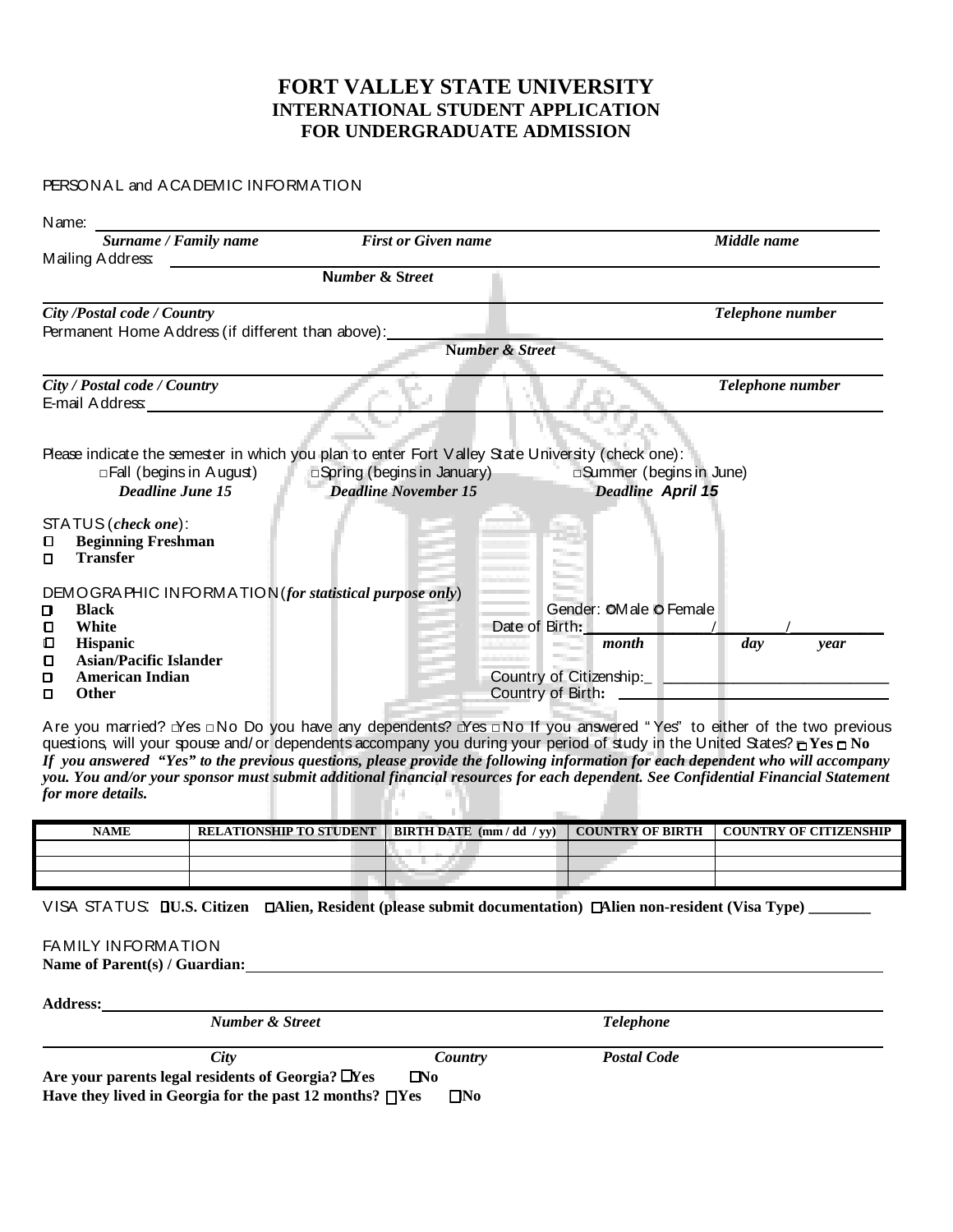### TEST INFORMATION:

| Have you registered for or taken the TOEFL? $\Box$ Yes $\Box$ No                                                                                                                                                                                       | Date Taken /To Be Taken:                        |              |    |            |                            |
|--------------------------------------------------------------------------------------------------------------------------------------------------------------------------------------------------------------------------------------------------------|-------------------------------------------------|--------------|----|------------|----------------------------|
| Score: and the second second second second second second second second second second second second second second second second second second second second second second second second second second second second second seco                         |                                                 | mm           | dd |            | y y                        |
| Have you registered for or taken the SAT I? $\Box$ Yes $\Box$ No                                                                                                                                                                                       | Date Taken/To Be Taken:                         |              |    |            |                            |
| SAT Scores: Verbal ____ Math ___                                                                                                                                                                                                                       |                                                 | $\mathbf{m}$ | dd | yy         |                            |
| Have you registered for or taken the ACT? $\Box$ Yes $\Box$ No                                                                                                                                                                                         | Date Taken/To Be Taken:                         |              |    |            |                            |
| ACT Scores: English ______ Math _____                                                                                                                                                                                                                  |                                                 | mm           | dd | y y        |                            |
| EDUCATIONAL INSTITUTIONS: List all Secondary/Postsecondary Schools/Examinations                                                                                                                                                                        |                                                 |              |    |            |                            |
| <b>Schools/Examinations Name and Location</b>                                                                                                                                                                                                          | Dates attended (mo. / yr.)                      |              |    |            | <b>Certificate/Diploma</b> |
|                                                                                                                                                                                                                                                        | <b>From</b><br>To                               |              |    | <b>Yes</b> | $\mathbf{N}\mathbf{0}$     |
|                                                                                                                                                                                                                                                        |                                                 |              |    | □          | $\Box$                     |
|                                                                                                                                                                                                                                                        |                                                 |              |    | о          | o                          |
|                                                                                                                                                                                                                                                        |                                                 |              |    | о          | o                          |
|                                                                                                                                                                                                                                                        |                                                 |              |    | О          | o                          |
| TRANSFER APPLICANTS: List all colleges/universities where you have taken courses, most recent first. Request official<br><i>transcript be sent by each institution</i>                                                                                 |                                                 |              |    |            |                            |
| <b>Institution and Location</b>                                                                                                                                                                                                                        | Dates attended (mo. / yr.)<br><b>Graduated?</b> |              |    |            | Degree earned/Credit hours |
|                                                                                                                                                                                                                                                        | <b>From</b><br>Yes No<br>To                     |              |    |            |                            |
|                                                                                                                                                                                                                                                        | α                                               |              |    |            |                            |
|                                                                                                                                                                                                                                                        | $\Box$<br>о                                     |              |    |            |                            |
|                                                                                                                                                                                                                                                        | $\Box$<br>о                                     |              |    |            |                            |
| Transfer students only: With the exception of graduation from a junior or community college, are you otherwise eligible to<br>return to the college or university you last attended? $\square$ Yes $\square$ No (!f "no", please specify reason below) |                                                 |              |    |            |                            |
|                                                                                                                                                                                                                                                        |                                                 |              |    |            |                            |

Academic major(s) or \* concentration(s)/ program(s) in which you are interested *(international students must select at least one of the following)***:**

#### **COLLEGE OF AGRICULTURE, COLLEGE OF ARTS AND SCIENCES HOME ECONOMICS AND ALLIED PROGRAMS**

- *11 Agriculture Education 7B\_\_\_\_\_\_Biology*
- *17\_\_\_\_\_\_\_Agriculture Economics 73\_\_\_\_\_\_Chemistry*
- *16\_\_\_\_\_\_\_Agriculture Engineering Technology 61\_\_\_\_\_\_Commercial Design*
- *12\_\_\_\_\_\_\_Animal Science*<br>*15 Electronics Eng*
- *15\_\_\_\_\_\_\_Electronics Engineering Technology 25\_\_\_\_\_\_Computer Science*
- *53\_\_\_\_\_\_\_Food and Nutrition 87\_\_\_\_\_\_Criminal Justice*
- *51\_\_\_\_\_\_\_Family and Consumer Sciences/Education 32\_\_\_\_\_\_Early Childhood Education*
- 55\_\_\_\_\_\_*Infant and Child Development*
- *19\_\_\_\_\_\_\_Ornamental Horticulture 62\_\_\_\_\_\_English*
- *13\_\_\_\_\_\_\_Plant Science 65\_\_\_\_\_\_French Education*
- *18\_\_\_\_\_\_\_Veterinary Technology 2G\_\_\_\_\_\_General Business*

## **TWO YEAR PROGRAMS (Associate Degrees)**

- *1A\_\_\_\_\_\_Agriculture Engineering Technology*
- *1E\_\_\_\_\_Electronics Engineering Technology*
- *1H\_\_\_\_\_\_Ornamental Horticulture*
- *1V\_\_\_\_\_Veterinary Technology*

|     |                                               | 2A | <b>Accounting</b>                   |
|-----|-----------------------------------------------|----|-------------------------------------|
| 11. | <b>Agriculture Education</b>                  | 7B | <b>Biology</b>                      |
| 17  | <b>Agriculture Economics</b>                  | 73 | <b>Chemistry</b>                    |
| 16  | <b>Agriculture Engineering Technology</b>     | 61 | <b>Commercial Design</b>            |
| 12  | <b>Animal Science</b>                         | 26 | <b>Computer Information Systems</b> |
| 15  | <b>Electronics Engineering Technology</b>     | 25 | <b>Computer Science</b>             |
| 53  | <b>Food and Nutrition</b>                     | 87 | <b>Criminal Justice</b>             |
| 51  | <b>Family and Consumer Sciences/Education</b> | 32 | <b>Early Childhood Education</b>    |
| 55  | <b>Infant and Child Development</b>           | 24 | <b>Economics</b>                    |
| 19  | <b>Ornamental Horticulture</b>                | 62 | <b>English</b>                      |
| 13  | <b>Plant Science</b>                          | 65 | <b>French Education</b>             |
| 18  | <b>Veterinary Technology</b>                  | 2G | <b>General Business</b>             |
|     | <b>TWO YEAR PROGRAMS (Associate Degrees)</b>  | 82 | <b>History</b>                      |
|     |                                               | 2N | <b>Management</b>                   |
| 1A  | <b>Agriculture Engineering Technology</b>     | 2R | <b>Marketing</b>                    |
| 1E_ | <b>Electronics Engineering Technology</b>     | 66 | <b>Mass Communications</b>          |
| 1H_ | <b>Ornamental Horticulture</b>                | 75 | <b>Mathematics</b>                  |
| 1V  | <b>Veterinary Technology</b>                  | 76 | <b>Mathematics Education</b>        |
|     |                                               | 32 | <b>Middle Grades Education</b>      |
|     |                                               | 81 | <b>Political Science</b>            |
|     |                                               | 89 | Psychology                          |
|     |                                               | 84 | <b>Social Work</b>                  |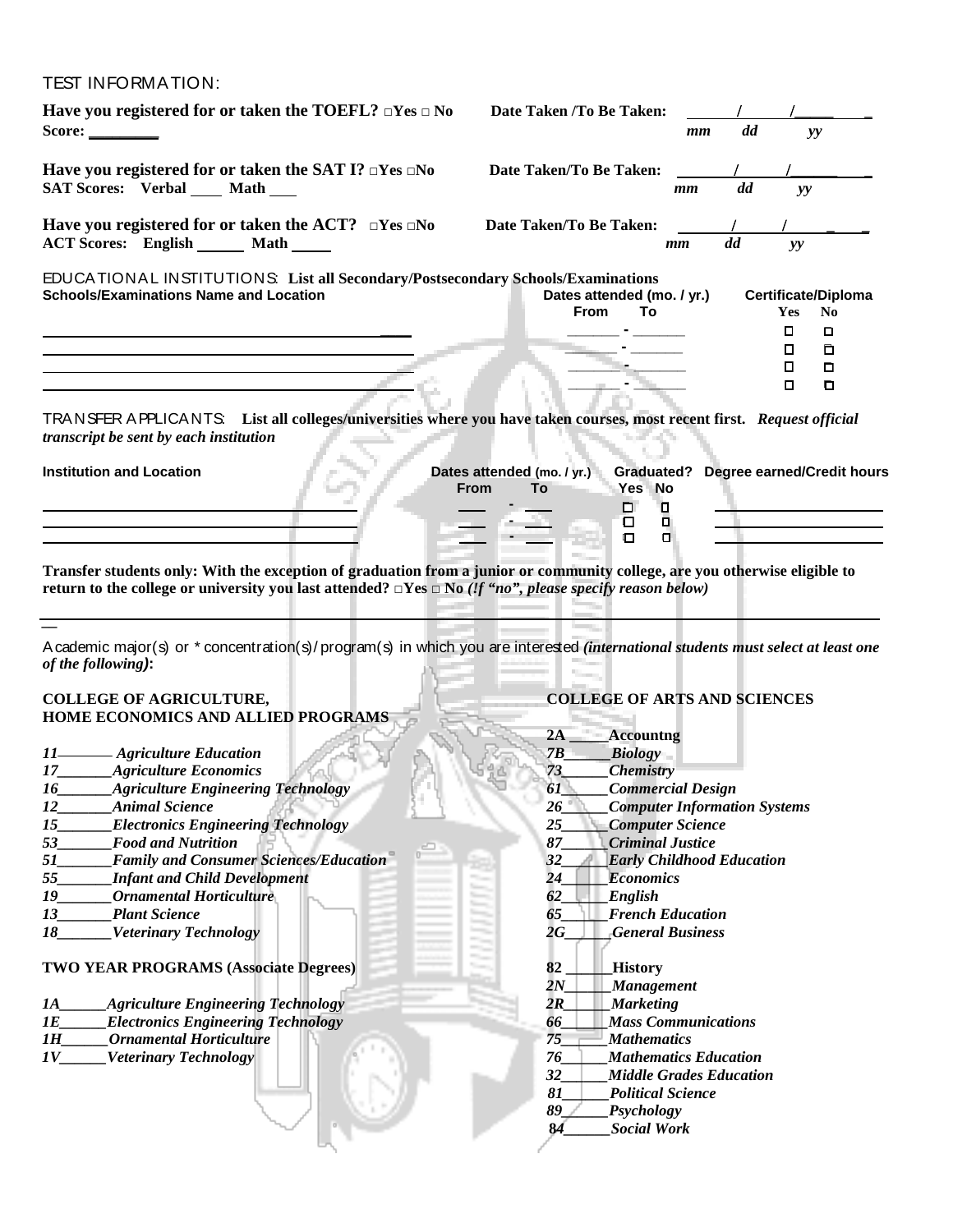**Have you ever been convicted of any criminal offense other than a traffic violation or do you currently have charges pending against you?** 

**Yes**

 $N_0$   $\Box$ 

**If yes, please explain:**

**If you will need any special services while on campus because of a disability, please contact the Office of Disability Services at (478) 825-6744.** 

**\_\_\_\_\_\_\_\_\_\_\_\_\_\_\_\_\_\_\_\_\_\_\_\_\_\_\_\_\_\_\_\_\_\_\_\_\_\_\_\_\_\_\_\_\_\_\_\_\_\_\_\_\_\_\_\_\_\_\_\_\_\_\_\_\_\_\_\_\_\_\_\_\_\_\_\_\_\_\_\_\_\_\_\_\_\_\_\_\_\_\_**

**\_\_\_\_\_\_\_\_\_\_\_\_\_\_\_\_\_\_\_\_\_\_\_\_\_\_\_\_\_\_\_\_\_\_\_\_\_\_\_\_\_\_\_\_\_\_\_\_\_\_\_\_\_\_\_\_\_\_\_\_\_\_\_\_\_\_\_\_\_\_\_\_\_\_\_\_\_\_\_\_\_\_\_\_\_\_\_\_\_\_\_**

**\_\_\_\_\_\_\_\_\_\_\_\_\_\_\_\_\_\_\_\_\_\_\_\_\_\_\_\_\_\_\_\_\_\_\_\_\_\_\_\_\_\_\_\_\_\_\_\_\_\_\_\_\_\_\_\_\_\_\_\_\_\_\_\_\_\_\_\_\_\_\_\_\_\_\_\_\_\_\_\_\_\_\_\_\_\_\_\_\_\_\_**

**This application must be signed by the applicant and is not valid if information in withheld or if willfully incorrect or misleading information is provided. Fort Valley State University reserves the right to verify all information contained in this application. Admission and credit earned as the result of an invalid or misrepresented application will he cancelled or withdrawn. If admitted, the applicant agrees to comply with all Fort Valley State University policies, rules and regulation.** 

**False swearing language:**

**"I understand that any material false statement made knowingly and willingly by me on this application, or any documents attached hereto may, in accordance with O.C.G.A. 16-10-71, which provides that upon conviction, a person who knowingly commits the offence of false swearing shall be punished by a fine of not more than \$1,000 or by imprisonment for not less than one nor more than five years, or both, subject me to prosecution in a court of law. Additionally, I further understand that any such false statement may subject me to immediate dismissal from the institution.**

**Further, I certify that, to the best of my knowledge, the information submitted on this application is true and complete.**

**Signature\_\_\_\_\_\_\_\_\_\_\_\_\_\_\_\_\_\_\_\_\_\_\_\_\_\_\_\_\_\_\_\_\_\_\_\_\_\_\_\_\_\_\_\_\_\_\_\_\_\_\_\_Date\_\_\_\_\_\_\_\_\_\_\_\_\_\_\_\_\_\_\_\_\_\_\_\_\_\_**

**Please return this application with supporting documents to: FORT VALLEY STATE UNIVERSITY Office of Admissions 1005 State University Drive Fort Valley, Georgia 31030-4133 U.S.A.**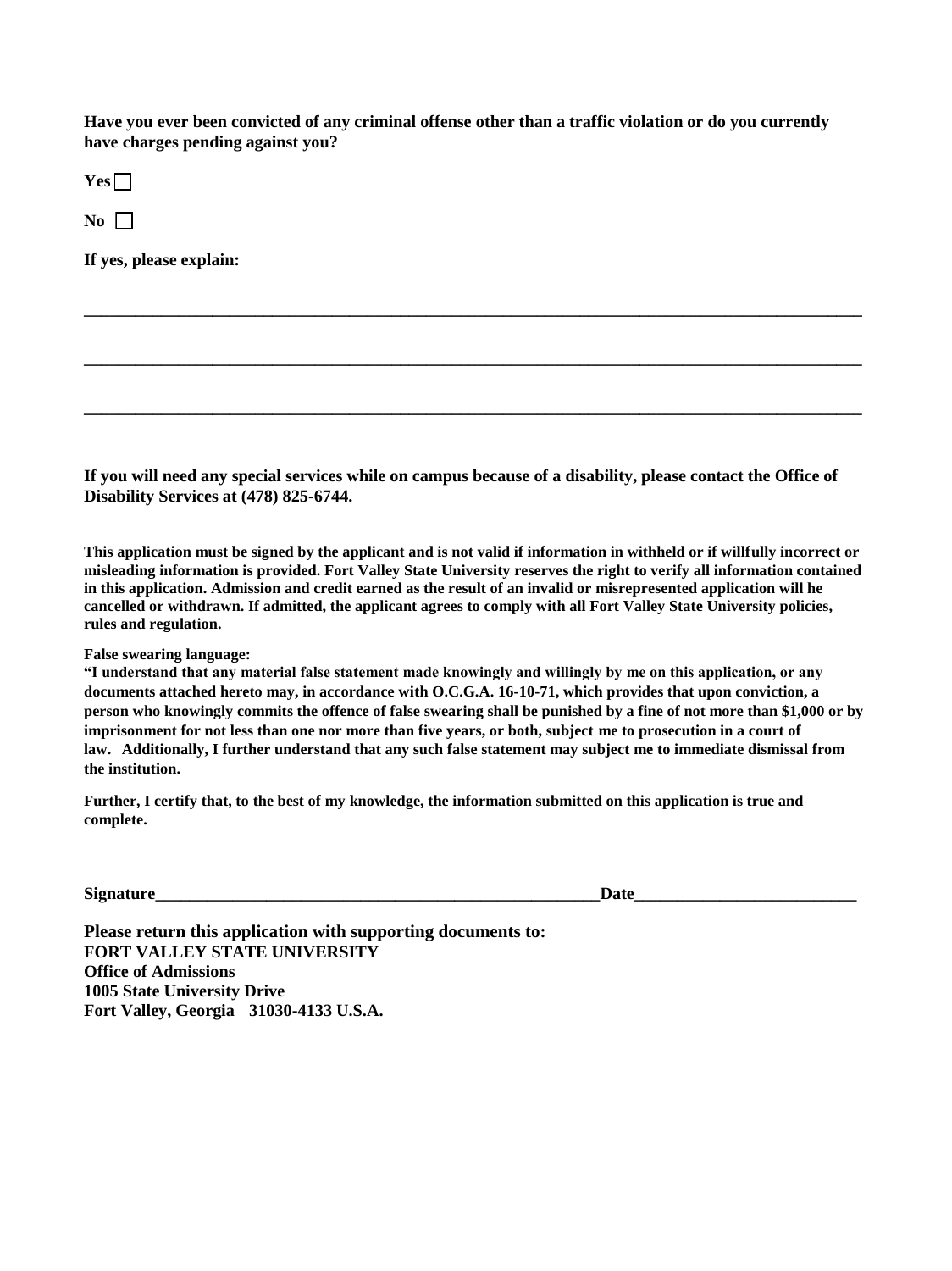# **FORT VALLEY STATE UNIVERSITY MEDICAL AUTHORIZATION**

**I hereby authorize treatment of illness and /or injury by qualified medical professionals and the release of medical information to authorized University, medical and insurance professionals. I understand that I am responsible for medical expenses not covered by my required Fort Valley State University health, medical and accident insurance.**

| Applicant's signature: <i>(if applicant is 18 years of age or older)</i>                                                                                                                                                               |                                     |                            | Date_ $\frac{m m / d d / y y}{m m / d d / y y}$ |
|----------------------------------------------------------------------------------------------------------------------------------------------------------------------------------------------------------------------------------------|-------------------------------------|----------------------------|-------------------------------------------------|
|                                                                                                                                                                                                                                        |                                     |                            |                                                 |
| Sponsor's signature: <i>(if applicant is 18 years of age or older)</i>                                                                                                                                                                 |                                     |                            | Date $\frac{m m / d d / y y}{m m / d d / y y}$  |
|                                                                                                                                                                                                                                        |                                     |                            |                                                 |
| Relationship to applicant:<br><u>Letting and the contract of the contract of the contract of the contract of the contract of the contract of the contract of the contract of the contract of the contract of the contract of the c</u> |                                     |                            |                                                 |
| Mailing address: 1988 and 2008 and 2008 and 2008 and 2008 and 2008 and 2008 and 2008 and 2008 and 2008 and 200                                                                                                                         |                                     |                            |                                                 |
|                                                                                                                                                                                                                                        | Number & Street / Box Number / Etc. |                            |                                                 |
|                                                                                                                                                                                                                                        | City / Postal code / Country        |                            |                                                 |
|                                                                                                                                                                                                                                        |                                     |                            |                                                 |
|                                                                                                                                                                                                                                        |                                     |                            |                                                 |
|                                                                                                                                                                                                                                        |                                     | (Country Code) (City Code) | (Telephone Number)                              |
|                                                                                                                                                                                                                                        |                                     |                            |                                                 |
| Telephone Number:                                                                                                                                                                                                                      |                                     |                            |                                                 |
|                                                                                                                                                                                                                                        |                                     | (Country Code) (City Code) | (Telephone Number)                              |

**Please return this supporting document with your completed application to:**

**FORT VALLEY STATE UNIVERSITY Office of Admissions 1005 State University Drive Fort Valley, Georgia 31030-4133 U.S.A.**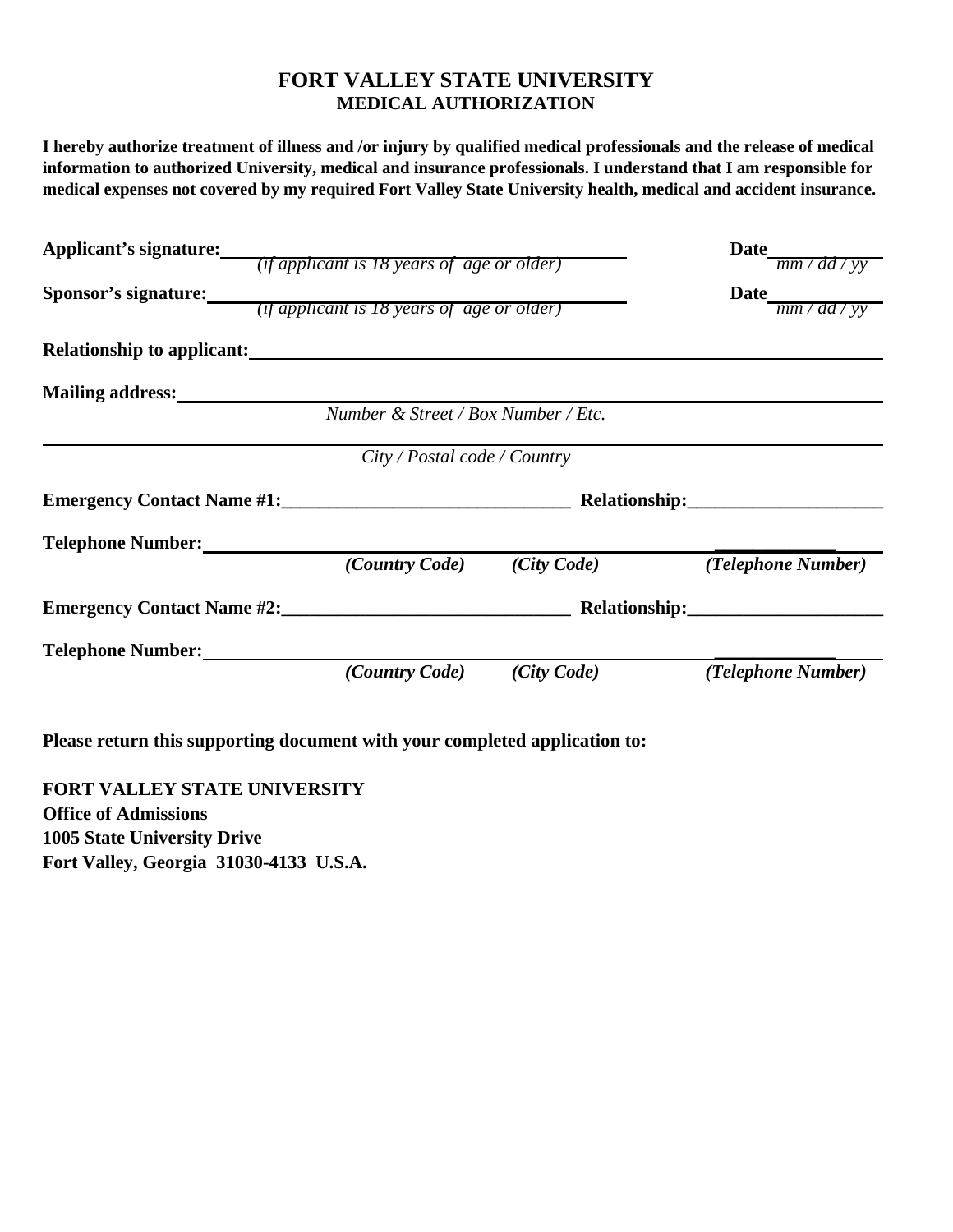# **FORT VALLEY STATE UNIVERSITY Confidential Financial Statement for International Applicants**

*(Please print clearly or type. Incomplete statements will not be processed.)*

All expenses must he paid by the student and/or his other sponsor/s. Additional sources of financial support may be found at the following web sites: (1) *www.iefc..org/pgms/ (2) www.usjournal.com/ Jinaid.htm* (3) *www.iefc.com (4) www.edupas.com/finaid./loans.phtml.* PLEASE NOTE THAT THESE WEB SITES ARE NEITHER ENDORSED BY FORT VALLEY STATE UNIVERSITY NOR HAVE ANY RELATIONSHIP WITH FVSU. All expenses must be paid in U.S. dollars.

- 1. A breakdown of the cost to attend Fort Valley State University for the current academic year may be found on an attachment to the Confidential Financial Statement, which is required of each international applicant. The financial charges specified by Fort Valley State University are exact; *however, annual increases should be anticipated.*
- 2. Financial charges for each semester or term of study must be paid in full prior to the beginning of the term of study. You may not register if these charges have not been paid. Funds may be electronically transferred to the student's account. For more information, please contact the Office of Admissions.
- 3. Fort Valley State University will retain excess funds on deposit when expenses are paid in advance. These funds will be disbursed by the University in amounts specified by the sponsor.
- 4. Persons studying on F-1 student visas must pursue a full-time academic program as defined by the U.S. Immigration & Naturalization Service.
- 5. All international students must be covered by the University's health and accident insurance plan. This is an additional cost to the student. The University and its agents are not responsible for a student's illness or injury on or off campus.

**Student Name:** <u>Surname / Family name</u><br>
First or Given name **Surname / Family name First or Given name Middle name Middle name** Middle name

**1. International applicants must certify that they possess sufficient funds to cover the cost of tuition, fees, living expenses, health insurance, books, and local transportation. The minimum requirement for the 2013-14 academic year (fall and spring semesters) is \$34,000.00.** *Costs for the 2014-2015 academic year may be slightly higher.*

**Indicate with a check mark (√) in the appropriate box (es) the source (s) of funds expected to be available to you each year you are a student at Fort Valley State University. Specify the amounts in U.S. dollars.**

**From personal savings (A bank official from your bank must complete Item #3.)** 

- **From money provided by parents or family** *(Parents or family members must complete Item #2; a bank official/from parent's family bank complete Item #3.*
- **From money provided by a sponsor** *(Sponsor must complete Item #2; a bank official from sponsor's bank complete Item #3.)* **\$** 
	- **From an athletic scholarship (***Specify Scholarship* **\_\_\_\_\_\_\_\_\_\_\_\_\_\_\_\_\_\_\_\_\_\_ ) provided by Fort Valley State University** *(Must obtain NCAA clearance and a grant-in-aid form from FVSU. Applicant understands that an athletic scholarship may not cover the entire minimum requirement and has included on this form the sources of other funds that will be available to him or her.* **\$**

 **From money provided by a government agency or other organization** *(An official, original letter from the government agency or organization must be attached to this form. Non-governmental organizations must have a bank official complete Item #3.)* **\$** 

 **Please provide the full name and address of the government agency or organization:**

 **Contact Person's Name:** 

 **Address: \_\_\_\_\_\_\_**

a. **For what costs does the scholarship pay?** *(For example: tuition, fees, housing, books, insurance, etc.)*

 **\_\_\_\_**

 **\_\_\_\_**

**b. How frequently will you receive the funds?** *(For example: monthly, each semester, etc.)*